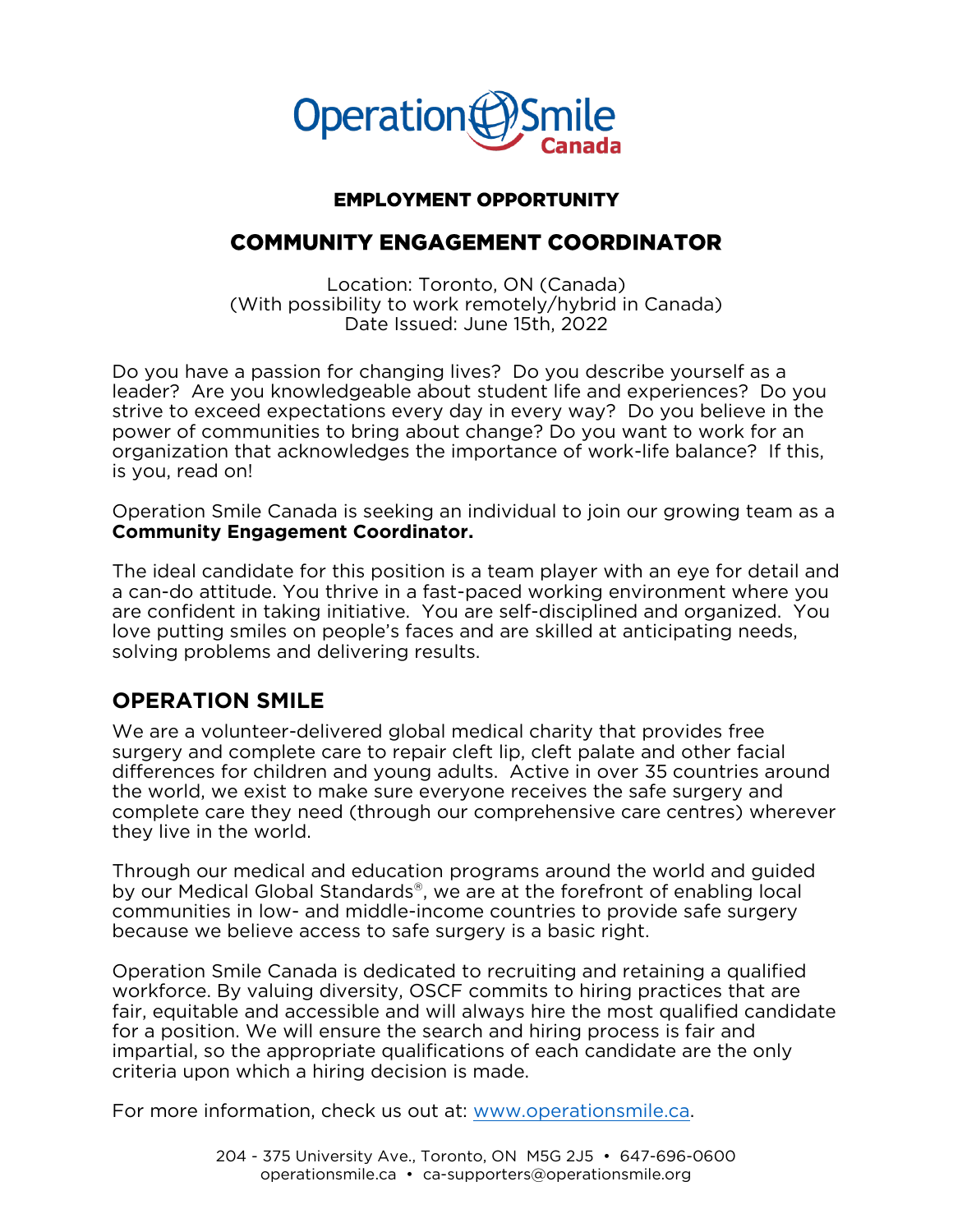### **THE ROLE**

Working alongside a growing and passionate team, the Community Engagement Coordinator will be responsible for maintaining and increasing a high-touch portfolio of community ambassadors, including students and school clubs participating in Operation Smile Canada's fundraising and awareness raising campaigns and activities. The Coordinator will also assist the team with administrative tasks around community engagement activities. and general department support. and general department support.

## **YOUR KEY FUNCTIONS AND ACCOUNTABILITIES**

- **YOUR KEY FUNCTIONS AND ACCOUNTABILITIES** ● Be the main point of contact for student clubs and student leaders<br>across Canada
	- Provide high level of service and support to student and other community engagement initiatives
	- Promote philanthropy and leadership to student clubs and leaders<br>through our S.M.I.I.F. Fngagement Program
	- Assist in the implementation of campaigns, including Longest Day of SMII  $FS^{\circ}$ . Be Changemakers and Cycle for Smiles
	- SMILES®, Be Changemakers and Cycle for Smiles<br>• Visit schools and community presentations as needed and present to<br>• Club members, student bodies and community groups and clubs
	- Support Brand & Communications Team with content related to the<br>Student Programs and general community supporters on Operation Student Programs and general community supporters on Operation<br>Smile social media properties, keeping students engaged, motivated and informed; monitor engagement and posts on Operation Smile Canada's main social channels and escalate issues to the relevant Team as needed
	- Assist with the development of newsletters and communication plans for students and other community ambassadors
	- Send out welcome kits and information packages to students and community ambassadors community ambassadors<br>• Assist the Community Engagement Team with administrative tasks
	- Assist the Community Engagement Team with administrative tasks<br>around community  $3^{rd}$  party events and booking presentations and around community 3 r party events and booking presentations and<br>speaking engagements as needed
	- Assist with the development of new resources and materials, such as recruitment tools, that communicate to a wide array of audiences
	- Address emails and inquiries in the Community Engagement shared<br>
	email accounts in a timely and efficient manner
	- Assist with the coordination and implementation of service projects and corporate employee engagement initiatives
	- Provide administrative support to the Community Engagement Team<br>and other departments as needed
	- Other duties as required

## **YOUR SKILLS AND TRAITS**

You have a demonstrated ability to provide a high-quality level of service and responsiveness to donors (customers). You are energized by sharing the impact of a gift and are comfortable picking up the phone to speak with  $\frac{1}{2}$  donors. donors.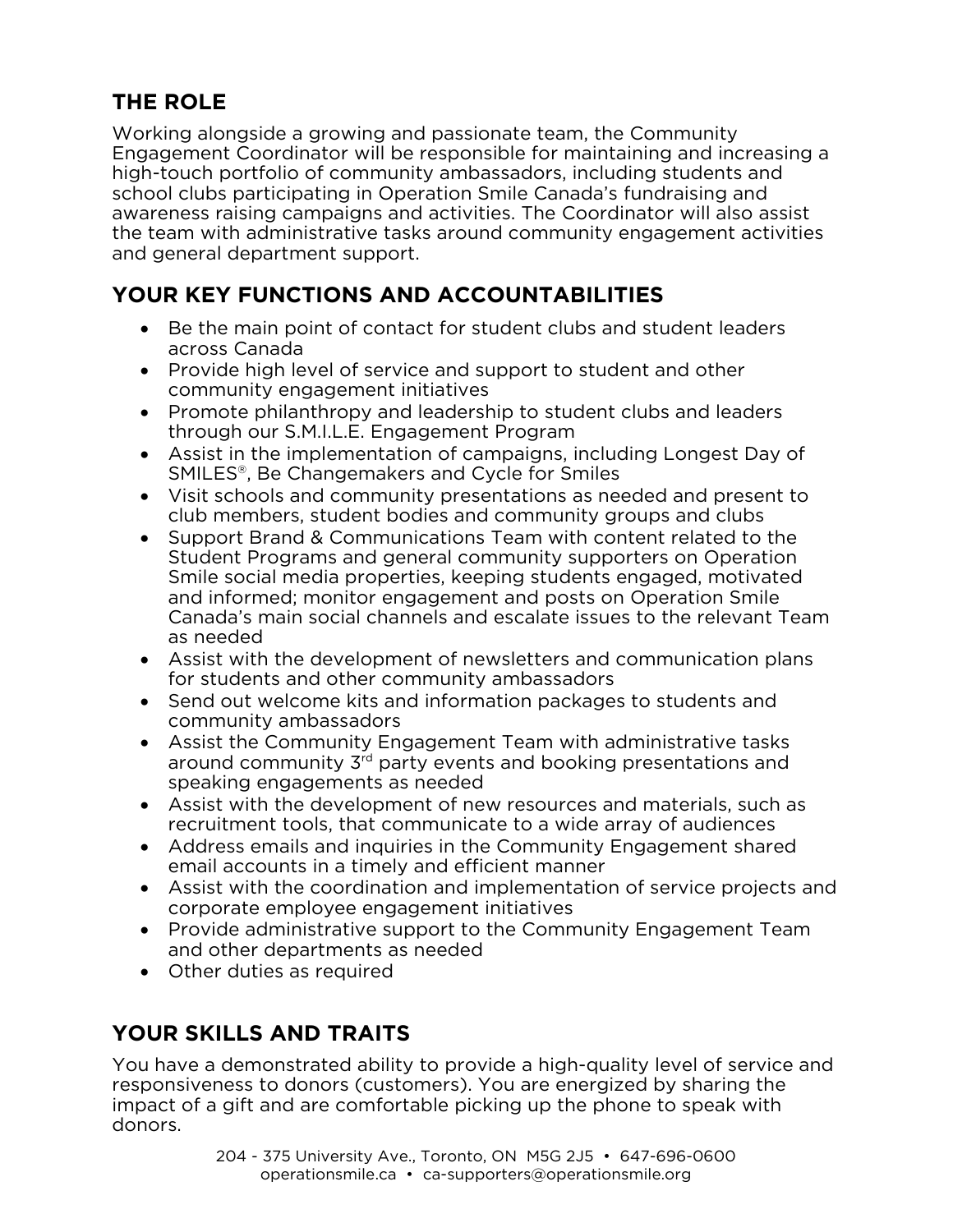You are a self-motivated individual who can set priorities and manage<br>multiple projects and tight timelines. You are committed to creative innovation and continuous improvement. You are comfortable organizing and facilitating national calls for our student leaders for orientations, training, and other meetings. other meetings.

Your approach to work exemplifies teamwork and collaboration. As part of a national team, you bring a desire to support, collaborate, and work successfully with remote colleagues and community ambassadors a succession, with remote colleagues and community ambassadors across Canada.

- **DESIRED QUALIFICATIONS AND REQUIRED SKILLS Bachelor's Degree, Post-secondary education, or equivalent experience**<br>• Ideally possesses 1-2 vears of experience in customer service-focused o
	- Ideally possesses 1-2 years of experience in customer service-focused or community related volunteer positions
	- Personal experience with starting student clubs and/or holding executive positions within them
	- Proficient computer skills including, Word, Excel, PowerPoint and<br>Outlook
	- Experience with database systems is an asset (preferably Raisers Edge and Luminate)
	- Interest and appreciation of Operation Smile Canada's core values and<br>ability to communicate those values across different platforms and ability to communicate those values across different platforms and audiences
	- Strong customer service orientation<br>• Ability and comfort with domestic a
	- Ability and comfort with domestic and international travel, if required.
	- Capacity to take on a large workload with competing deadlines
	- Ability to build rapport and develop relationships quickly
	- Ability to take initiative and solve problems in a resourceful manner
	- Highly flexible with a positive, can-do attitude
	- Ability to lead and influence students to embrace a culture of philanthropy
	- Excellent written and oral communication skills<br>• Comfort planning and facilitating meetings with
	- Comfort planning and facilitating meetings with students and community members.
	- Ability to speak French and/or Spanish is desirable<br>• Attention to detail and bigh-level of accountability
	- Attention to detail, and high-level of accountability for the quality and timely completion of projects
	- Excellent public speaking and presentation skills; comfortable<br>presenting in front of large groups of people
	- Ability to use independent judgment that align with overall goals and objectives of the department
	- Interest in fundraising and engaging various stakeholders<br>
	Ability to smile during high-pressure situations
	- Ability to smile during high-pressure situations
	- Flexible schedule as some evening and/or weekend work may be required:<br>.